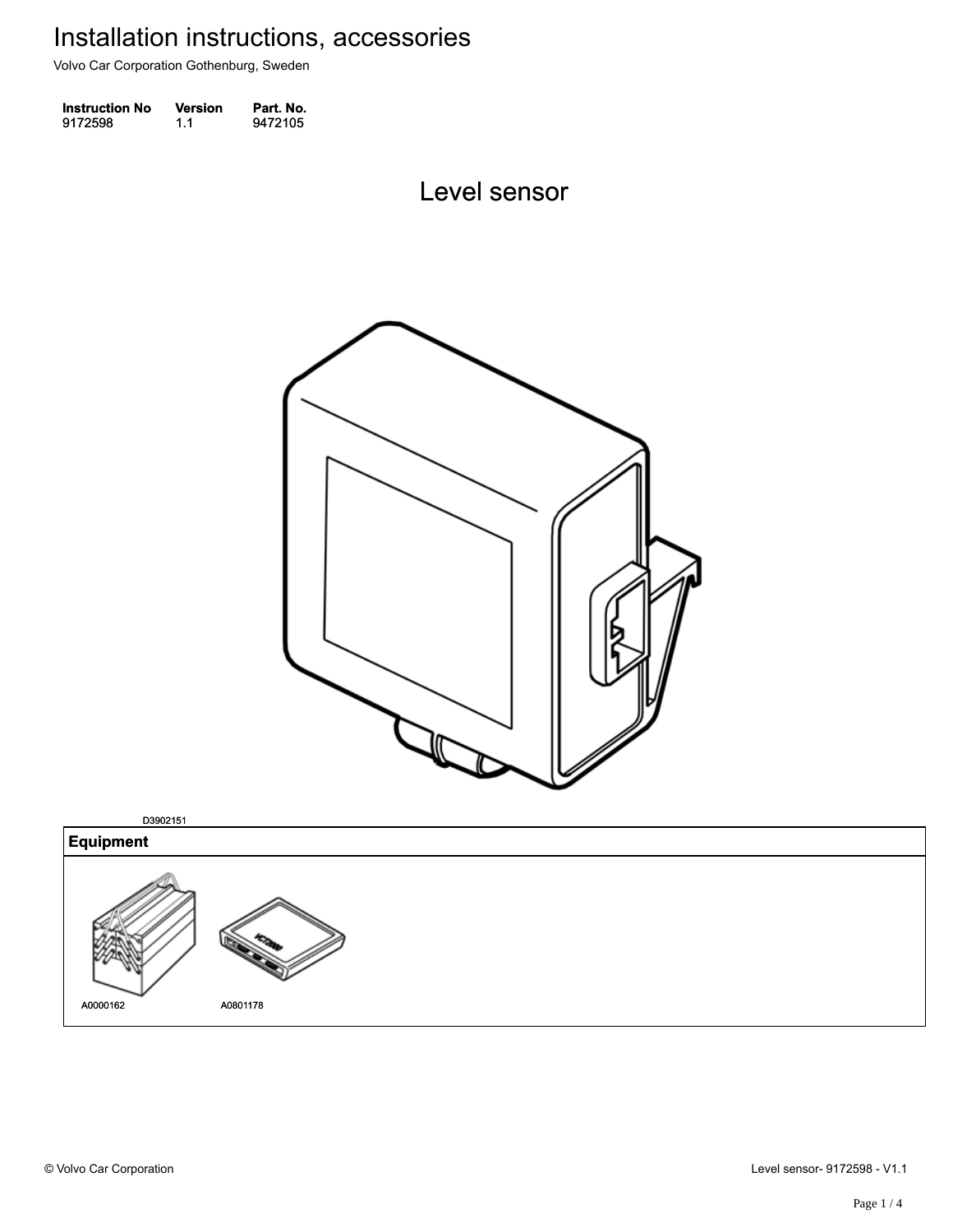Volvo Car Corporation Gothenburg, Sweden

### **INTRODUCTION**

Read through all of the instructions before starting installation.

Notifications and warning texts are for your safety and to minimise the risk of something breaking during installation.

Ensure that all tools stated in the instructions are available before starting installation.

Certain steps in the instructions are only presented in the form of images. Explanatory text is also given for more complicated steps.

In the event of any problems with the instructions or the accessory, contact your local Volvo dealer.

# **Note!**

This accessory is connected to the car's electrical system. It requires software unique to the car.

**Applies to the S60/S80**

1 D8503149

## **Applies to the S60/S80**

#### **Preparations**

Turn the knob (1) on the left-hand rear panel through 90º

Fold the panel (2) inwards.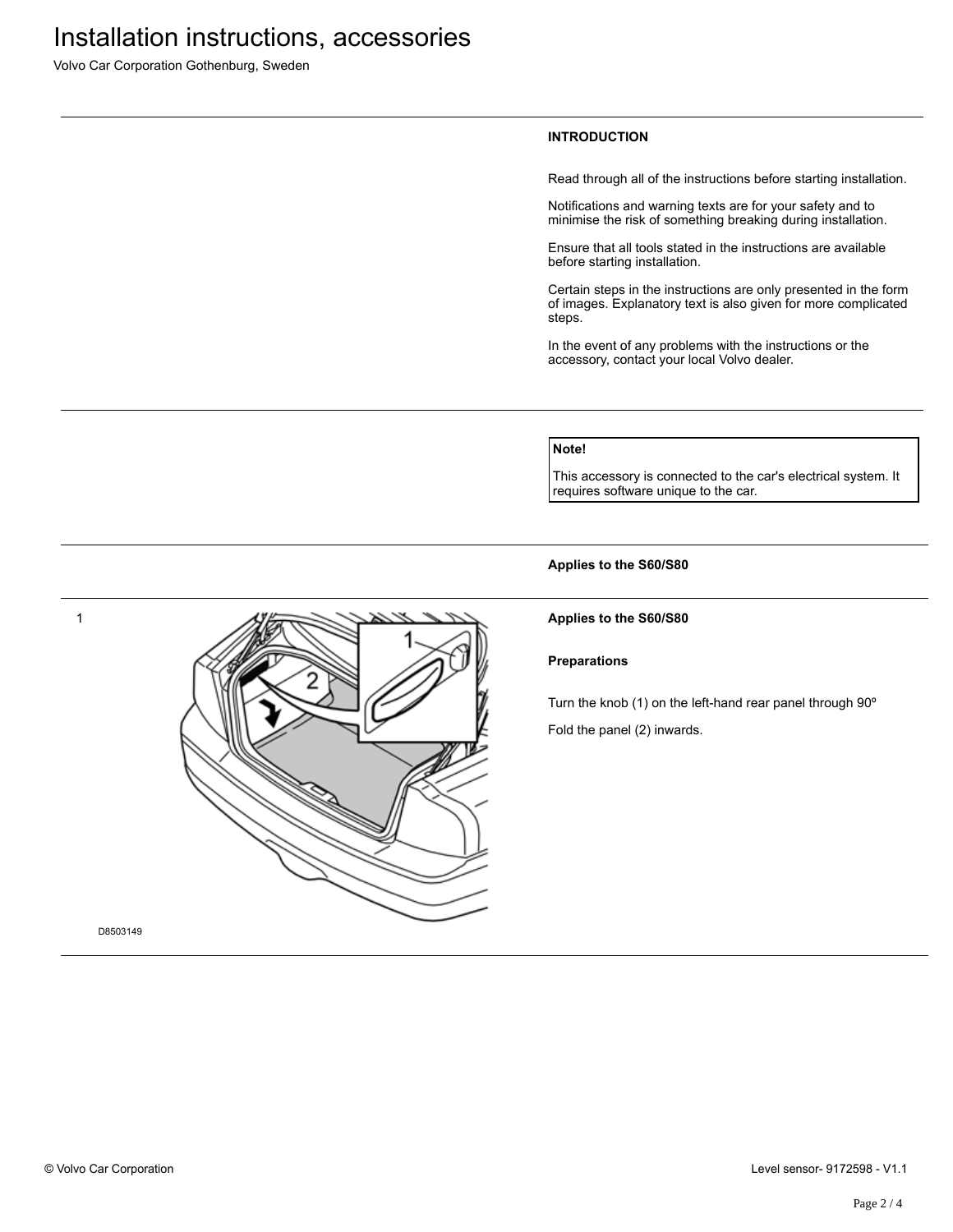# Installation instructions, accessories

Volvo Car Corporation Gothenburg, Sweden



## **Installation**

Disconnect the pre-routed green (GN) connector (1), taped on the cable harness under the fuse holder. Connect the connector to the tilt sensor (2)

Install the tilt sensor on the bracket (3)

Reinstall the side panel in the cargo compartment. Reinstall the carpet in the cargo compartment. See procedure .

**Only applies to the V70 (00-)**

**Only applies to the V70 (00-)**

**Preparations**

Remove the left foldable panel in the cargo compartment.